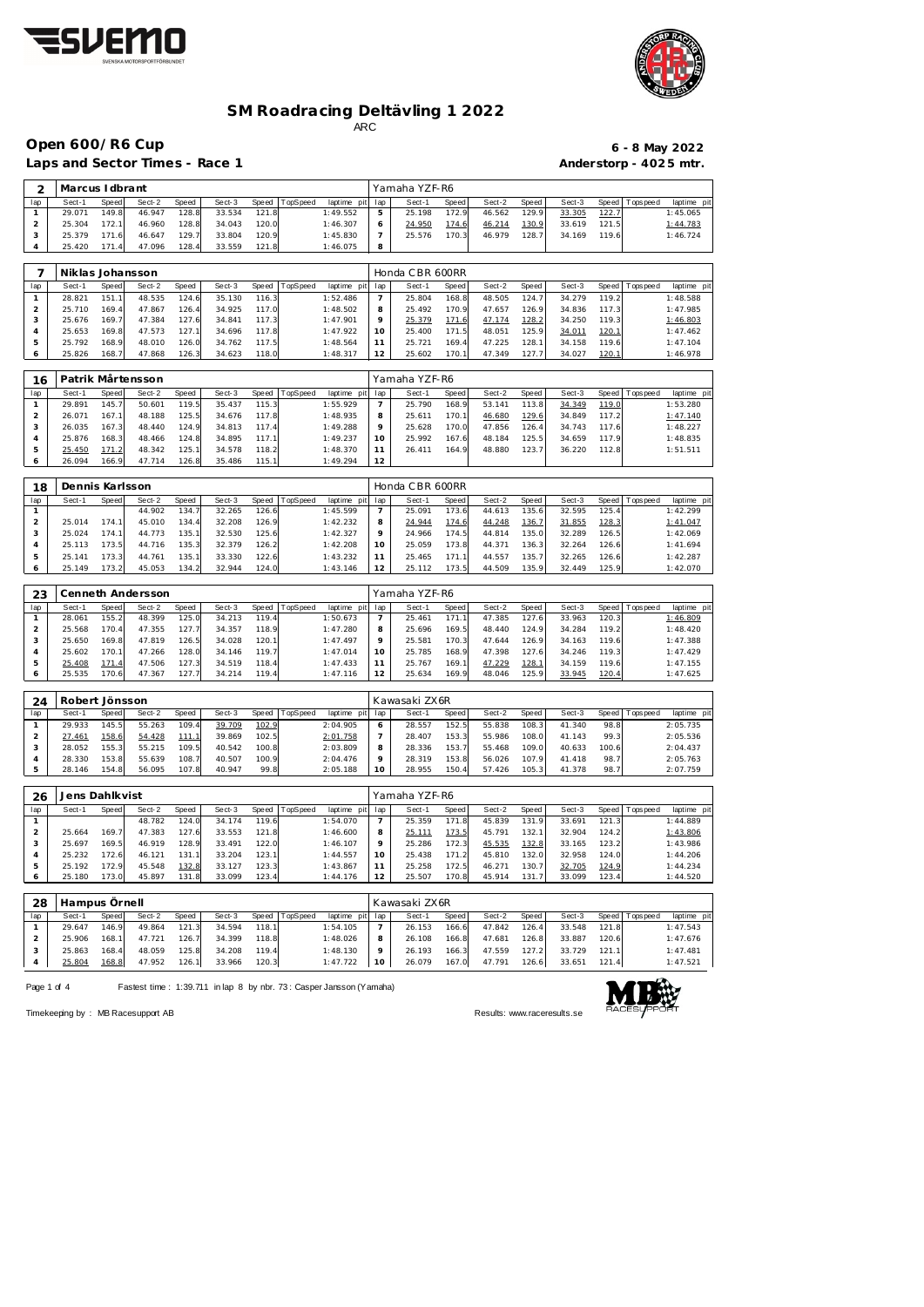



# **SM Roadracing Deltävling 1 2022**

ARC

|        | Open 600/R6 Cup                |                |                  |                |                  |                |          |                      |    |                  |                |                  |                |                  |                |                 | $6 - 8$ May 2022       |
|--------|--------------------------------|----------------|------------------|----------------|------------------|----------------|----------|----------------------|----|------------------|----------------|------------------|----------------|------------------|----------------|-----------------|------------------------|
|        | Laps and Sector Times - Race 1 |                |                  |                |                  |                |          |                      |    |                  |                |                  |                |                  |                |                 | Anderstorp - 4025 mtr. |
| 5<br>6 | 25.812<br>26.200               | 168.8<br>166.3 | 47.629<br>47.660 | 127.0<br>126.9 | 34.377<br>33.988 | 118.9<br>120.2 |          | 1:47.818<br>1:47.848 | 12 | 26.050<br>25.997 | 167.2<br>167.6 | 47.235<br>47.339 | 128.0<br>127.8 | 33.813<br>33.483 | 120.8<br>122.0 |                 | 1:47.098<br>1:46.819   |
| 36     |                                |                | Lukas Strandäng  |                |                  |                |          |                      |    | Yamaha YZF-R6    |                |                  |                |                  |                |                 |                        |
| lap    | Sect-1                         | Speed          | Sect-2           | Speed          | Sect-3           | Speed          | TopSpeed | laptime pit lap      |    | Sect-1           | Speed          | Sect-2           | Speed          | Sect-3           |                | Speed Tops peed | laptime pi             |
|        |                                |                | 45.015           | 134.4          | 32.246           | 126.7          |          | 1:44.512             |    | 24.057           | 181.1          | 43.966           | 137.6          | 31.760           | 128.7          |                 | 1:39.783               |

| lap | Sect-1 | Speed | Sect-2              | Speed | Sect-3 | I TopSpeed<br>Speed | laptime<br>pitl | lap         | Sect-1        | Speed | Sect-2 | Speed | Sect-3 |              | Speed   Tops peed | laptime pi |  |
|-----|--------|-------|---------------------|-------|--------|---------------------|-----------------|-------------|---------------|-------|--------|-------|--------|--------------|-------------------|------------|--|
| 44  |        |       | Kristoffer Holmerud |       |        |                     |                 |             | Yamaha YZF-R6 |       |        |       |        |              |                   |            |  |
|     |        |       |                     |       |        |                     |                 |             |               |       |        |       |        |              |                   |            |  |
|     | 24.022 | 181.3 | 44.239              | 136.7 | 32.067 | 127.4               | 1:40.328        | $^{\circ}2$ | 24.571        | 177.3 | 44.274 | 136.6 | 32.479 | 125.8        |                   | 1: 41.324  |  |
|     | 24.150 | 180.4 | 44.000              | 137.5 | 31.873 | 128.2               | 1:40.023        |             | 24.476        | 78.0  | 44.186 | 136.9 | 32.054 | 127.5        |                   | 1:40.716   |  |
|     | 24.146 | 180.4 | 43.993              | 137.5 | 32.090 | 127.3               | 1:40.229        | 10          | 24.460        | 178.1 | 43.803 | 138.1 | 31.990 | 127.7        |                   | 1:40.253   |  |
|     | 24.199 | 180.0 | 44.267              | 136.6 | 31.845 | 128.3               | 1:40.311        | $\circ$     | 24.369        | 78.8  | 44.149 | 137.0 | 31.753 | <u>128.7</u> |                   | 1:40.271   |  |
|     | 24.400 | 178.5 | 44.648              | 135.5 | 32.395 | 126.1               | 1: 41.443       |             | 24.239        | 79.7  | 44.310 | 136.5 | 31.806 | 128.5        |                   | 1:40.355   |  |

| lap | Sect-1 | Speed. | Sect-2 | Spe ed | Sect-3 | Speed | lop Speed. | laptime<br>DILI | lap | Sect-1 | Speed. | Sect-2 | Speed | Sect-3 | Speed | I opspeed | laptime pr |
|-----|--------|--------|--------|--------|--------|-------|------------|-----------------|-----|--------|--------|--------|-------|--------|-------|-----------|------------|
|     | 28.176 | 154.6  | 46.815 | 129.2  | 32.990 | 123.9 |            | 1:48.464        |     | 24.927 | 74.8   | 47.102 | 128.4 | 33.657 | 121.4 |           | 1:45.686   |
|     | 24.641 | 76.8   | 46.505 | 130.1  | 33.611 | 121.6 |            | 1:44.757        |     | 24.885 | 75.0   | 46.515 | 130.0 | 33.119 | 123.4 |           | 1:44.519   |
|     | 24.863 | 75.2   | 46.899 | 129.0  | 34.004 | 120.2 |            | 1:45.766        |     | 25.202 | 72.8   | 47.060 | 128.5 | 33.413 | 122.3 |           | 1:45.675   |
|     | 25.164 | 73.1   | 46.458 | 130.2  | 33.204 | 123.1 |            | 1:44.826        |     | 26.495 | 164.4  | 47.305 | 127.9 | 33.386 | 122.4 |           | 1:47.186   |
|     | 24.674 | 176.51 | 46.447 | 130.2  | 33.102 | 123.4 |            | 1:44.223        |     | 25.219 | 72.7   | 47.672 | 126.9 | 33.706 | 121.2 |           | 1:46.597   |
|     | 24.853 | 75.3   | 46.105 | 131.2  | 33.240 | 122.9 |            | 1:44.198        |     | 24.871 | 75.1   | 46.753 | 129.4 | 33.273 | 122.8 |           | 1:44.897   |

| 53  | Karin Marneson |       |        |       |        |       |                 |                |     | Kawasaki ZX6R |       |        |       |        |       |                 |             |
|-----|----------------|-------|--------|-------|--------|-------|-----------------|----------------|-----|---------------|-------|--------|-------|--------|-------|-----------------|-------------|
| lap | Sect-1         | Speed | Sect-2 | Speed | Sect-3 | Speed | <b>TopSpeed</b> | laptime<br>pit | lap | Sect-1        | Speed | Sect-2 | Speed | Sect-3 |       | Speed Tops peed | laptime pit |
|     | 30.596         | 142.4 | 53.315 | 113.4 | 36.005 | 113.5 |                 | 1:59.916       |     | 26.665        | 163.4 | 49.042 | 123.3 | 35.389 | 115.5 |                 | 1:51.096    |
|     | 26.792         | 162.6 | 49.809 | 121.4 | 35.823 | 114.1 |                 | 1:52.424       |     | 26.770        | 162.7 | 49.421 | 122.4 | 35.404 | 115.4 |                 | 1:51.595    |
|     | 27.009         | 161.3 | 49.496 | 122.2 | 35.987 | 113.5 |                 | 1:52.492       |     | 26.858        | 162.2 | 48.742 | 124.1 | 35.000 | 116.7 |                 | 1:50.600    |
|     | 26.806         | 162.5 | 49.485 | 122.2 | 35.569 | 114.9 |                 | 1:51.860       |     | 26.341        | 165.4 | 48.085 | 125.8 | 35.208 | 116.1 |                 | 1:49.634    |
|     | 26.864         | 162.2 | 49.355 | 122.5 | 35.665 | 114.6 |                 | 1:51.884       |     | 27.060        | 161.0 | 48.665 | 124.3 | 34.858 | 117.2 |                 | 1:50.583    |
|     | 26.861         | 162.2 | 49.492 | 122.2 | 35.455 | 115.2 |                 | 1:51.808       | 12  |               |       |        |       |        |       |                 |             |

| 55  | Oliver Ryrvall |       |        |       |        |       |          |                 |         | Honda CBR 600RR |       |        |       |        |       |                 |             |
|-----|----------------|-------|--------|-------|--------|-------|----------|-----------------|---------|-----------------|-------|--------|-------|--------|-------|-----------------|-------------|
| lap | Sect-1         | Speed | Sect-2 | Speed | Sect-3 | Speed | TopSpeed | laptime<br>pitl | lap     | Sect-1          | Speed | Sect-2 | Speed | Sect-3 |       | Speed Tops peed | laptime pit |
|     |                |       | 44.300 | 136.5 | 31.617 | 129.2 |          | 1:42.418        |         | 24.804          | 175.6 | 43.733 | 138.3 | 31.250 | 130.8 |                 | 1:39.787    |
|     | 24.939         | 174.7 | 44.106 | 137.  | 31.525 | 129.6 |          | 1:40.570        | 8       | 24.871          | 175.1 | 43.604 | 138.7 | 31.369 | 130.3 |                 | 1:39.844    |
|     | 24.788         | 175.7 | 44.090 | 137.2 | 31.501 | 129.7 |          | 1:40.379        | $\circ$ | 24.875          | 175.1 | 44.299 | 136.5 | 31.692 | 128.9 |                 | 1:40.866    |
|     | 24.810         | 175.6 | 44.044 | 137.3 | 31.812 | 128.4 |          | 1:40.666        | 10      | 24.953          | 174.6 | 44.006 | 137.4 | 31.254 | 130.7 |                 | 1:40.213    |
|     | 24.725         | 176.2 | 43.588 | 138.8 | 31.572 | 129.4 |          | 1:39.885        |         | 24.683          | 176.5 | 43.785 | 138.1 | 38.513 | 106.1 |                 | 1:46.981    |
|     | 24.675         | 176.5 | 44.063 | 137.3 | 31.363 | 130.3 |          | 1:40.101        |         | 26.467          | 164.6 | 43.907 | 137.7 | 31.410 | 130.1 |                 | 1:41.784    |

| 56             |        |       | Roland Christensen |       |        |                |          |                 |         | Triumph Daytona 675 |       |        |       |        |       |                 |             |
|----------------|--------|-------|--------------------|-------|--------|----------------|----------|-----------------|---------|---------------------|-------|--------|-------|--------|-------|-----------------|-------------|
| lap            | Sect-1 | Speed | Sect-2             | Speed | Sect-3 | Speed          | TopSpeed | laptime pit lap |         | Sect-1              | Speed | Sect-2 | Speed | Sect-3 |       | Speed Tops peed | laptime pit |
|                | 29.321 | 148.6 | 49.553             | 122.1 | 33.859 | <u> 120. 7</u> |          | 1:52.733        |         | 25.504              | 170.8 | 47.336 | 127.8 | 33.881 | 120.6 |                 | 1:46.721    |
|                | 25.725 | 169.3 | 47.792             | 126.5 | 34.587 | 118.1          |          | 1:48.104        |         | 26.763              | 162.8 | 47.935 | 126.2 | 34.231 | 119.4 |                 | 1:48.929    |
|                | 25.970 | 167.7 | 47.508             | 127.3 | 34.322 | 119.0          |          | 1:47.800        | $\circ$ | 25.854              | 168.5 | 47.462 | 127.4 | 34.128 | 119.7 |                 | 1:47.444    |
| $\overline{4}$ | 25.628 | 170.0 | 47.448             | 127.5 | 34.081 | 119.9          |          | 1:47.157        |         | 25.724              | 169.3 | 47.481 | 127.4 | 34.152 | 119.6 |                 | 1:47.357    |
|                | 25.565 | 170.4 | 47.063             | 128.5 | 34.238 | 119.3          |          | 1:46.866        |         | 25.944              | 167.9 | 47.522 | 127.3 | 34.523 | 118.4 |                 | 1:47.989    |
| 6              | 25.757 | 169.1 | 47.002             | 128.7 | 34.171 | 119.6          |          | 1:46.930        | 12      | 26.430              | 164.8 | 47.736 | 126.7 | 34.265 | 119.2 |                 | 1:48.431    |

| 65  | Peter Rustad |       |        |       |        |       |                |                 | Yamaha YZF-R6 |       |        |       |        |       |                   |             |
|-----|--------------|-------|--------|-------|--------|-------|----------------|-----------------|---------------|-------|--------|-------|--------|-------|-------------------|-------------|
| lap | Sect-1       | Speed | Sect-2 | Speed | Sect-3 |       | Speed TopSpeed | laptime pit lap | Sect-1        | Speed | Sect-2 | Speed | Sect-3 |       | Speed   Tops peed | laptime pit |
|     |              |       | 44.412 | 136.2 | 31.783 | 128.6 |                | 1:43.266        | 24.623        | 176.9 | 43.965 | 137.6 | 31.753 | 128.7 |                   | 1:40.341    |
|     | 24.671       | 176.6 | 43.885 | 137.8 | 31.697 | 128.9 |                | <u>1:40.253</u> | 24.650        | 176.7 | 44.031 | 137.4 | 32.290 | 126.5 |                   | 1:40.971    |
|     | 24.687       | 176.4 | 44.382 | 136.3 | 31.616 | 129.2 |                | 1:40.685        | 25.030        | 174.0 | 44.376 | 136.3 | 32.107 | 127.3 |                   | 1:41.513    |

| 66  | Lars-Johan Lindh |              |        |       |        |         |                 |             |         | Yamaha YZF-R6 |       |        |        |        |       |                 |             |
|-----|------------------|--------------|--------|-------|--------|---------|-----------------|-------------|---------|---------------|-------|--------|--------|--------|-------|-----------------|-------------|
| lap | Sect-1           | <b>Speed</b> | Sect-2 | Speed | Sect-3 | Speed T | <b>TopSpeed</b> | laptime pit | lap     | Sect-1        | Speed | Sect-2 | Speed  | Sect-3 |       | Speed Tops peed | laptime pit |
|     | 29.719           | 146.6        | 50.308 | 120.2 | 34.993 | 116.8   |                 | 1:55.020    |         | 25.748        | 169.2 | 48.022 | 125.9  | 35.379 | 115.5 |                 | 1:49.149    |
|     | 25.461           | 171.1        | 48.201 | 125.5 | 35.212 | 116.0   |                 | 1:48.874    | 8       | 25.921        | 168.0 | 48.298 | 125.21 | 35.594 | 114.8 |                 | 1:49.813    |
|     | 25.892           | 168.2        | 48.002 | 126.0 | 35.357 | 115.6   |                 | 1:49.251    | $\circ$ | 26.000        | 167.5 | 48.476 | 124.8  | 34.920 | 117.0 |                 | 1:49.396    |
|     | 25.612           | 170.1        | 48.183 | 125.5 | 35.314 | 115.7   |                 | 1:49.109    | 10      | 25.879        | 168.3 | 48.050 | 125.9  | 34.727 | 117.7 |                 | 1:48.656    |
|     | 25.668           | 169.7        | 48.086 | 125.8 | 35.385 | 115.5   |                 | 1:49.139    |         | 26.099        | 166.9 | 48.954 | 123.5  | 36.586 | 111.7 |                 | 1:51.639    |
|     | 25.773           | 169.0        | 48.198 | 125.5 | 35.576 | 114.9   |                 | 1:49.547    | 12      |               |       |        |        |        |       |                 |             |

Page 2 of 4 Fastest time : 1:39.711 in lap 8 by nbr. 73 : Casper Jansson (Yamaha)



Timekeeping by : MB Racesupport AB Results:<www.raceresults.se>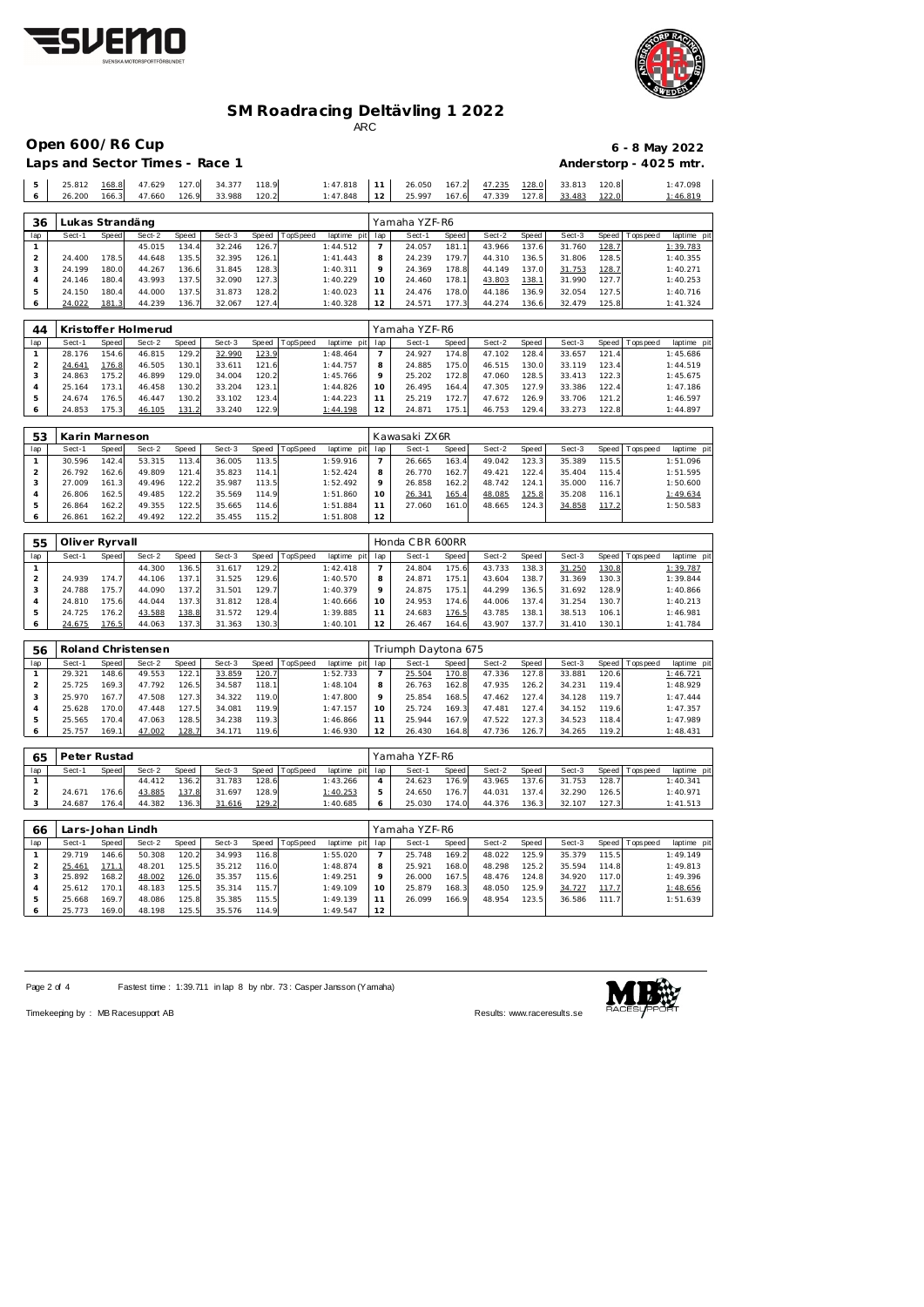



## **SM Roadracing Deltävling 1 2022** ARC

**Open 600/R6 Cup 6 - 8 May 2022**

Laps and Sector Times - Race 1

 **Bobbo Enger** Yamaha YZF-R6

|                        |  | 6 - 8 May 2022 |
|------------------------|--|----------------|
| Anderstorp - 4025 mtr. |  |                |

| lap            | Sect-1         | <b>Speed</b> | Sect-2 | Speed | Sect-3 | <b>Speed</b> | TopSpeed | laptime pit | lap            | Sect-1        | Speed | Sect-2 | Speed | Sect-3 |       | Speed Tops peed | laptime pi |
|----------------|----------------|--------------|--------|-------|--------|--------------|----------|-------------|----------------|---------------|-------|--------|-------|--------|-------|-----------------|------------|
| 1              |                |              | 45.064 | 134.2 | 32.395 | 126.1        |          | 1:44.849    | $\overline{7}$ | 24.297        | 179.3 | 44.722 | 135.2 | 31.948 | 127.9 |                 | 1:40.967   |
| $\overline{2}$ | 24.143         | 180.4        | 44.071 | 137.2 | 31.616 | 129.2        |          | 1:39.830    | 8              | 24.236        | 179.7 | 44.011 | 137.4 | 32.233 | 126.8 |                 | 1:40.480   |
| 3              | 24.144         | 180.4        | 44.337 | 136.4 | 31.635 | 129.2        |          | 1:40.116    | 9              | 24.178        | 180.2 | 43.960 | 137.6 | 31.878 | 128.2 |                 | 1:40.016   |
| 4              | 24.290         | 179.3        | 44.350 | 136.4 | 31.636 | 129.2        |          | 1:40.276    | 10             | 24.390        | 178.6 | 43.944 | 137.6 | 32.020 | 127.6 |                 | 1:40.354   |
| 5              | 24.179         | 180.2        | 44.567 | 135.7 | 31.875 | 128.2        |          | 1:40.621    | 11             | 24.469        | 178.0 | 44.279 | 136.6 | 32.353 | 126.3 |                 | 1: 41.101  |
| 6              | 24.456         | 178.1        | 44.348 | 136.4 | 31.610 | 129.3        |          | 1:40.414    | 12             | 24.465        | 178.1 | 43.714 | 138.4 | 32.551 | 125.5 |                 | 1:40.730   |
|                |                |              |        |       |        |              |          |             |                |               |       |        |       |        |       |                 |            |
| 70             | Timmy Karlsson |              |        |       |        |              |          |             |                | Yamaha YZF-R6 |       |        |       |        |       |                 |            |
| lap            | Sect-1         | Speed        | Sect-2 | Speed | Sect-3 | Speed        | TopSpeed | laptime pit | lap            | Sect-1        | Speed | Sect-2 | Speed | Sect-3 | Speed | Topspeed        | laptime pi |
| 1              | 28.812         | 151.2        | 50.823 | 119.0 | 35.174 | 116.2        |          | 1:54.809    | $\overline{7}$ | 26.131        | 166.7 | 48.593 | 124.5 | 34.111 | 119.8 |                 | 1:48.835   |
| $\overline{2}$ | 26.066         | 167.1        | 48.362 | 125.1 | 34.422 | 118.7        |          | 1:48.850    | 8              | 26.312        | 165.6 | 48.423 | 124.9 | 34.169 | 119.6 |                 | 1:48.904   |
| 3              | 26.206         | 166.2        | 48.612 | 124.4 | 34.573 | 118.2        |          | 1:49.391    | 9              | 26.180        | 166.4 | 49.312 | 122.6 | 34.128 | 119.7 |                 | 1:49.620   |
| 4              | 26.135         | 166.7        | 48.354 | 125.1 | 34.331 | 119.0        |          | 1:48.820    | 10             | 26.229        | 166.1 | 48.637 | 124.3 | 34.444 | 118.6 |                 | 1:49.310   |
| 5              | 26.046         | 167.2        | 48.428 | 124.9 | 34.692 | 117.8        |          | 1:49.166    | 11             | 26.385        | 165.1 | 48.743 | 124.1 | 35.434 | 115.3 |                 | 1:50.562   |
| 6              | 26.207         | 166.2        | 48.647 | 124.3 | 34.967 | 116.9        |          | 1:49.821    | 12             |               |       |        |       |        |       |                 |            |
|                |                |              |        |       |        |              |          |             |                |               |       |        |       |        |       |                 |            |
| 73             | Casper Jansson |              |        |       |        |              |          |             |                | Yamaha YZF-R6 |       |        |       |        |       |                 |            |
| lap            | Sect-1         | Speed        | Sect-2 | Speed | Sect-3 | Speed        | TopSpeed | laptime pit | lap            | Sect-1        | Speed | Sect-2 | Speed | Sect-3 |       | Speed Topspeed  | laptime pi |
| $\mathbf{1}$   |                |              | 44.145 | 137.0 | 31.876 | 128.2        |          | 1:42.827    | 6              | 24.304        | 179.2 | 45.352 | 133.4 | 31.438 | 130.0 |                 | 1:41.094   |
| 2              | 24.460         | 178.1        | 43.763 | 138.2 | 32.246 | 126.7        |          | 1:40.469    | $\overline{7}$ | 24.450        | 178.2 | 43.985 | 137.5 | 31.284 | 130.6 |                 | 1:39.719   |
| 3              | 24.578         | 177.2        | 44.113 | 137.1 | 31.697 | 128.9        |          | 1:40.388    | 8              | 24.596        | 177.1 | 43.834 | 138.0 | 31.281 | 130.6 |                 | 1:39.711   |
| 4              | 24.590         | 177.1        | 44.079 | 137.2 | 31.954 | 127.9        |          | 1:40.623    | 9              | 24.682        | 176.5 | 43.883 | 137.8 | 31.633 | 129.2 |                 | 1:40.198   |
| 5              | 24.507         | 177.7        | 43.748 | 138.2 | 31.723 | 128.8        |          | 1:39.978    | 10             | 24.953        | 174.6 | 43.329 | 139.6 | 31.679 | 129.0 |                 | 1:39.961   |
|                |                |              |        |       |        |              |          |             |                |               |       |        |       |        |       |                 |            |

| 86  | Ulf Lindauist |              |        |                    |        |       |          |             |     | Yamaha YZF-R6 |       |        |       |        |       |                 |             |
|-----|---------------|--------------|--------|--------------------|--------|-------|----------|-------------|-----|---------------|-------|--------|-------|--------|-------|-----------------|-------------|
| lap | Sect-1        | <b>Speed</b> | Sect-2 | Speed              | Sect-3 | Speed | TopSpeed | laptime pit | lap | Sect-1        | Speed | Sect-2 | Speed | Sect-3 |       | Speed Tops peed | laptime pit |
|     |               |              | 47.318 | 127.8              | 33.350 | 122.5 |          | 1:50.444    |     | 25.133        | 173.3 | 46.265 | 130.7 | 34.115 | 119.8 |                 | 1:45.513    |
|     | 25.464        | 171.1        | 46.280 | 130.7              | 33.340 | 122.6 |          | 1:45.084    | 8   | 25.155        | 173.2 | 45.769 | 132.1 | 32.732 | 124.8 |                 | 1:43.656    |
|     | 25.251        | 172.5        | 46.129 | 131                | 33.377 | 122.4 |          | 1:44.757    | Q   | 24.947        | 174.6 | 45.363 | 133.3 | 32.618 | 125.3 |                 | 1:42.928    |
|     | 25.312        | 172.1        | 46.116 | 131.1 <sub>1</sub> | 33.076 | 123.5 |          | 1:44.504    | 10  | 25.256        | 172.5 | 45.370 | 133.3 | 32.663 | 125.1 |                 | 1:43.289    |
|     | 25.305        | 172.1        | 46.780 | 129.3              | 32.842 | 124.4 |          | 1:44.927    |     | 25.318        | 172.7 | 46.584 | 129.8 | 32.862 | 124.3 |                 | 1:44.764    |
|     | 24.950        | 174.6        | 45.535 | 132.8              | 32.806 | 124.6 |          | 1:43.291    | 12  | 25.471        | 171.0 | 46.579 | 129.8 | 33.435 | 122.2 |                 | 1:45.485    |

| 89            |        |       | Christoffer Josefsson |       |        |       |          |             |     | Yamaha YZF-R6 |       |        |         |        |       |                 |             |
|---------------|--------|-------|-----------------------|-------|--------|-------|----------|-------------|-----|---------------|-------|--------|---------|--------|-------|-----------------|-------------|
| lap           | Sect-1 | Speed | Sect-2                | Speed | Sect-3 | Speed | TopSpeed | laptime pit | lap | Sect-1        | Speed | Sect-2 | Speed ' | Sect-3 |       | Speed Tops peed | laptime pit |
|               | 31.224 | 139.5 | 52.197                | 115.9 | 35.467 | 115.2 |          | 1:58.888    |     | 27.084        | 160.8 | 48.221 | 125.4   | 34.540 | 118.3 |                 | 1:49.845    |
|               | 26.823 | 162.4 | 49.059                | 123.3 | 35.265 | 115.9 |          | 1:51.147    | 8   | 26.840        | 162.3 | 49.005 | 123.4   | 35.023 | 116.7 |                 | 1:50.868    |
| З             | 27.093 | 160.8 | 48.928                | 123.6 | 35.303 | 115.7 |          | 1:51.324    | Q   | 27.136        | 160.5 | 48.636 | 124.4   | 35.332 | 115.6 |                 | 1:51.104    |
|               | 27.095 | 160.8 | 48.365                | 125.0 | 34.942 | 116.9 |          | 1:50.402    | 10  | 27.778        | 156.8 | 48.981 | 123.5   | 37.371 | 109.3 |                 | 1:54.130    |
| $\mathcal{P}$ | 26.855 | 162.2 | 48.623                | 124.4 | 35.330 | 115.7 |          | 1:50.808    |     | 27.867        | 156.3 | 48.975 | 123.51  | 35.100 | 116.4 |                 | 1:51.942    |
| O             | 26.811 | 162.5 | 48.244                | 125.4 | 34.988 | 116.8 |          | 1:50.043    | 12  |               |       |        |         |        |       |                 |             |

| 96  |        | redrik Brunell <sup>:</sup> |        |       |        |       |          |             |     | Yamaha YZF-R6 |       |        |       |        |       |                 |             |
|-----|--------|-----------------------------|--------|-------|--------|-------|----------|-------------|-----|---------------|-------|--------|-------|--------|-------|-----------------|-------------|
| lap | Sect-1 | Speed                       | Sect-2 | Speed | Sect-3 | Speed | TopSpeed | laptime pit | lap | Sect-1        | Speed | Sect-2 | Speed | Sect-3 |       | Speed Tops peed | laptime pit |
|     | 29.369 | 148.3                       | 49.310 | 122.7 | 34.712 | 117.7 |          | 1:53.391    |     | 25.862        | 168.4 | 47.304 | 127.9 | 33.818 | 120.8 |                 | 1:46.984    |
|     | 25.912 | 168.1                       | 47.851 | 126.4 | 34.510 | 118.4 |          | 1:48.273    | 8   | 25.809        | 168.8 | 47.693 | 126.8 | 34.003 | 120.2 |                 | 1:47.505    |
|     | 25.871 | 168.4                       | 47.656 | 126.9 | 34.877 | 117.2 |          | 1:48.404    |     | 25.698        | 169.5 | 47.590 | 127.1 | 34.066 | 119.9 |                 | 1:47.354    |
|     | 25.969 | 167.7                       | 47.523 | 127.3 | 34.124 | 119.7 |          | 1:47.616    |     | 25.853        | 168.5 | 47.492 | 127.3 | 33.939 | 120.4 |                 | 1:47.284    |
|     | 25.773 | 169.0                       | 47.930 | 126.2 | 34.249 | 119.3 |          | 1:47.952    |     | 25.870        | 168.4 | 47.656 | 126.9 | 33.836 | 120.8 |                 | 1:47.362    |
|     | 25.828 | 168.7                       | 46.899 | 129.0 | 34.005 | 120.2 |          | 1:46.732    | 12  | 25.686        | 169.6 | 46.550 | 129.9 | 34.092 | 119.9 |                 | 1:46.328    |

| 99  |        |       | Thomas Gustafsson |        |        |       |          |             |     | Triumph Daytona 675 |       |        |       |        |       |                 |             |
|-----|--------|-------|-------------------|--------|--------|-------|----------|-------------|-----|---------------------|-------|--------|-------|--------|-------|-----------------|-------------|
| lap | Sect-1 | Speed | Sect-2            | Speed  | Sect-3 | Speed | TopSpeed | laptime pit | lap | Sect-1              | Speed | Sect-2 | Speed | Sect-3 |       | Speed Tops peed | laptime pit |
|     |        |       | 47.913            | 126.2  | 33.358 | 122.5 |          | 1:50.989    |     | 25.434              | 171.3 | 46.456 | 130.2 | 33.107 | 123.4 |                 | 1:44.997    |
|     | 25.645 | 169.9 | 46.216            | 130.9  | 33.400 | 122.3 |          | 1:45.261    | 8   | 25.250              | 172.5 | 45.596 | 132.6 | 32.671 | 125.1 |                 | 1:43.517    |
|     | 25.661 | 169.8 | 46.666            | 129.6  | 33.127 | 123.3 |          | 1:45.454    | Q   | 25.221              | 172.7 | 45.589 | 132.7 | 33.010 | 123.8 |                 | 1:43.820    |
|     | 25.531 | 170.6 | 46.322            | 130.6  | 33.076 | 123.5 |          | 1:44.929    | 10  | 25.313              | 172.1 | 45.549 | 132.8 | 32.831 | 124.5 |                 | 1:43.693    |
|     | 25.440 |       | 46.171            | 131.0  | 33.118 | 123.4 |          | 1:44.729    |     | 25.283              | 172.3 | 45.401 | 133.2 | 32.600 | 125.3 |                 | 1:43.284    |
|     | 25.329 | 172.0 | 45.764            | 132.2. | 33.097 | 123.5 |          | 1:44.190    | 12  | 25.583              | 170.3 | 45.751 | 132.2 | 32.769 | 124.7 |                 | 1:44.103    |

|     |        |              | 133   Alexander Castius |       |        |       |                |                 |   | Yamaha YZF-R6 |       |        |       |        |       |                 |             |  |
|-----|--------|--------------|-------------------------|-------|--------|-------|----------------|-----------------|---|---------------|-------|--------|-------|--------|-------|-----------------|-------------|--|
| lap | Sect-1 | <b>Speed</b> | Sect-2                  | Speed | Sect-3 |       | Speed TopSpeed | laptime pit lap |   | Sect-1        | Speed | Sect-2 | Speed | Sect-3 |       | Speed Tops peed | laptime pit |  |
|     |        |              | 44.899                  | 134.7 | 31.627 | 129.2 |                | 1:44.318        |   | 24.542        | 177.5 | 43.836 | 138.0 | 31.578 | 129.4 |                 | 1:39.956    |  |
|     | 24.676 | 176.5        | 44.678                  | 135.4 | 31.703 | 128.9 |                | 1:41.057        | 8 | 24.630        | 176.9 | 43.894 | 137.8 | 31.522 | 129.6 |                 | 1:40.046    |  |

Page 3 of 4 Fastest time : 1:39.711 in lap 8 by nbr. 73 : Casper Jansson (Yamaha)



Timekeeping by : MB Racesupport AB Results:<www.raceresults.se>